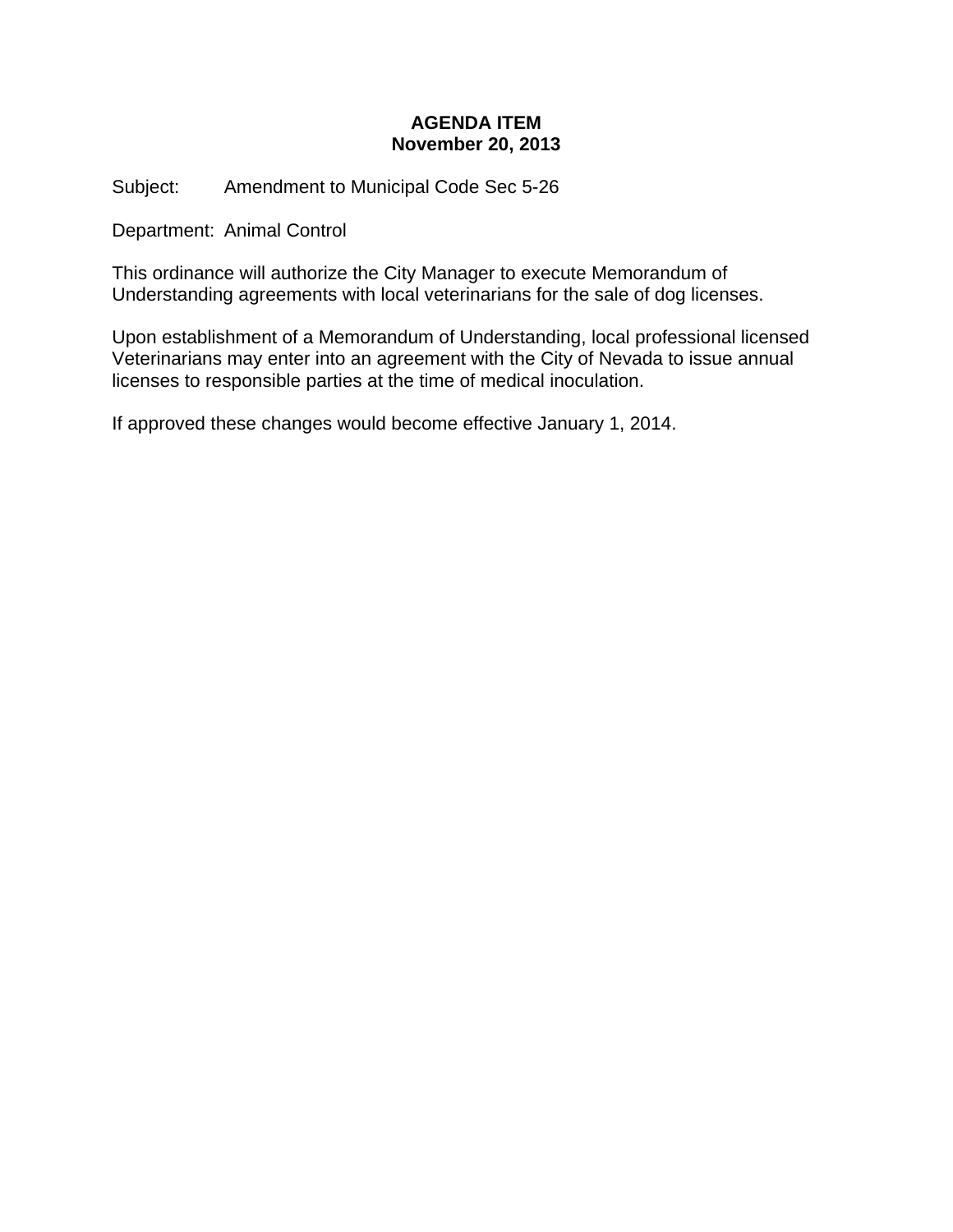# **BILL NO. 2013-063 ORDINANCE NO.7931**

# **A SPECIAL ORDINANCE OF THE CITY OF NEVADA, MISSOURI, AUTHORIZING THE CITY MANAGER TO EXECUTE DOCUMENTS ESTABLISHING A MEMORANDUM OF UNDERSTANDING WITH LOCAL VETERINARIANS FOR THE SALE OF LICENSES.**

**BE IT ORDAINED BY THE CITY COUNCIL OF THE CITY OF NEVADA, MISSOURI, THAT:** 

**SECTION 1.** The City Manager is authorized and directed to execute a Memorandum of Understanding with participating Veterinarians for the sale of dog licenses.

**SECTION 2.** This ordinance shall become effective January 1, 2014.

**PASSED, APPROVED AND ADOPTED** by the City Council of the City of Nevada, Missouri, this 3rd day of December, 2013.

 $\overline{\phantom{a}}$  , which is a set of the set of the set of the set of the set of the set of the set of the set of the set of the set of the set of the set of the set of the set of the set of the set of the set of the set of th

ATTEST:

(seal) Seth Barrett, Mayor

Bev Baker, City Clerk

\_\_\_\_\_\_\_\_\_\_\_\_\_\_\_\_\_\_\_\_\_\_\_\_\_\_\_\_\_\_\_\_\_\_